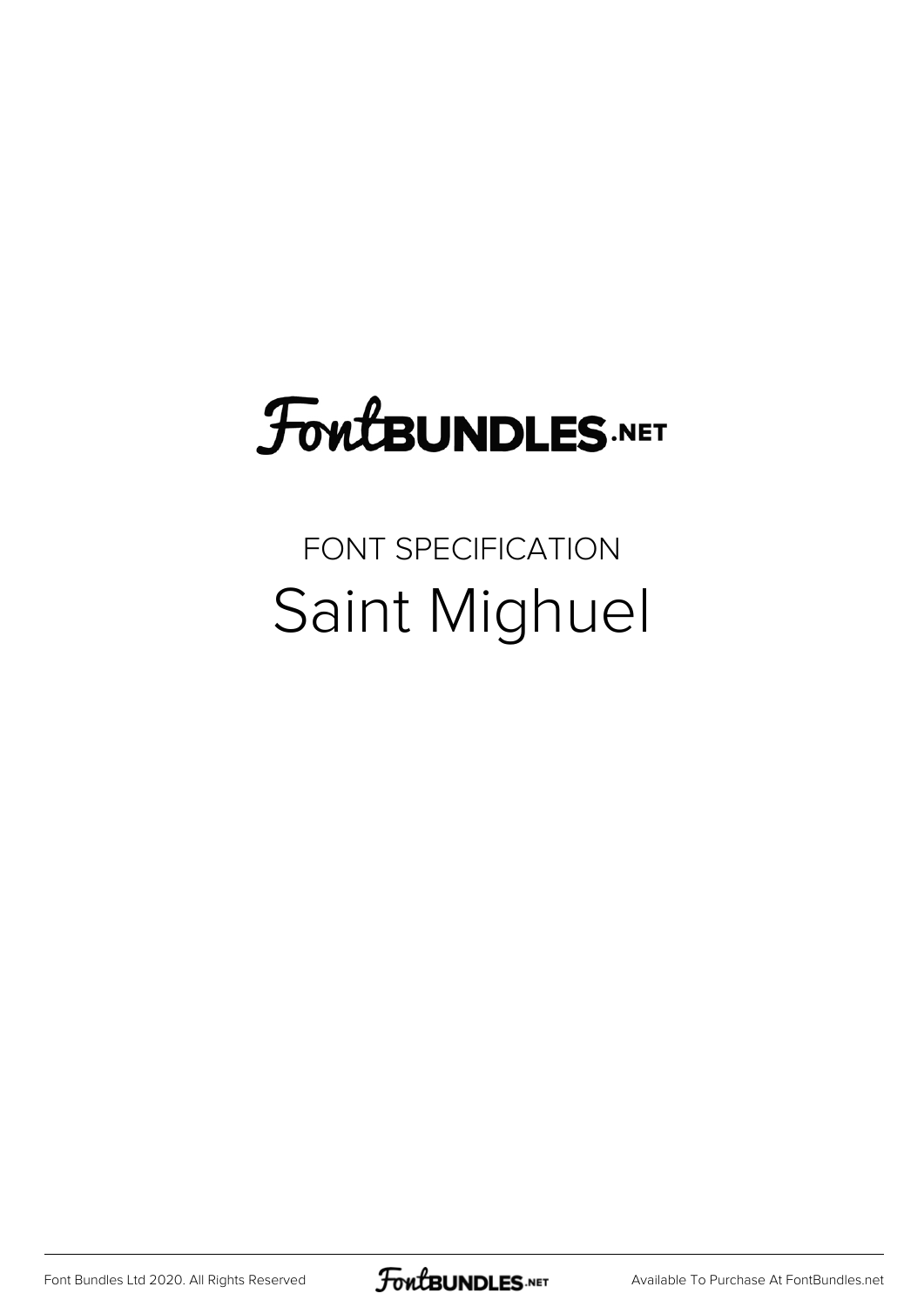## Saint Mighuel - Regular

**Uppercase Characters** 

ABCDEFGHIJKIMNOPQ RSTUVewXy3

Lowercase Characters

 $q\beta c d e \beta g h i \gamma \ell \ell m n o p q \iota s t w v w$  $x y y$ 

**Numbers** 

## 0123456789

Punctuation and Symbols

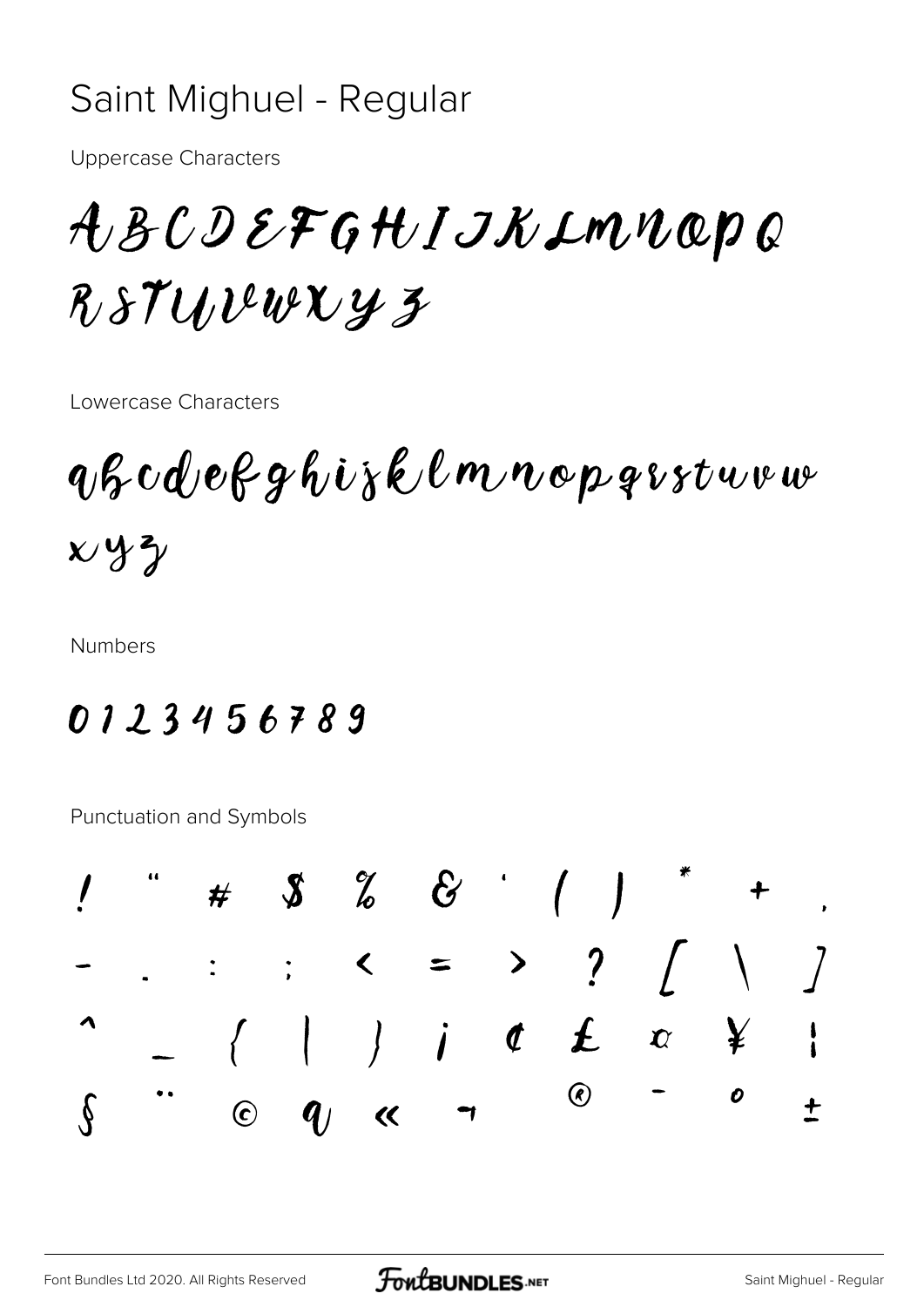$2$   $3$   $\frac{1}{2}$   $\frac{1}{2}$   $\frac{1}{2}$   $\frac{1}{4}$   $\frac{1}{2}$   $\frac{3}{4}$ All Other Glyphs

À Á Â Ã Ä Å Æ Ç È  $\hat{z}$   $\hat{z}$   $\hat{z}$   $\hat{I}$   $\hat{I}$   $\hat{I}$   $\hat{J}$   $\hat{v}$ Ò Ó Ô Õ Ö × Ø Ù Ú  $\hat{U}$   $\ddot{U}$   $\dot{Y}$   $\beta$   $\dot{q}$   $\dot{q}$   $\dot{q}$   $\ddot{q}$   $\ddot{q}$   $\ddot{q}$  $\hat{q}_j$  æ  $\psi$  è é  $\hat{e}$  ë  $\ddot{\epsilon}$  i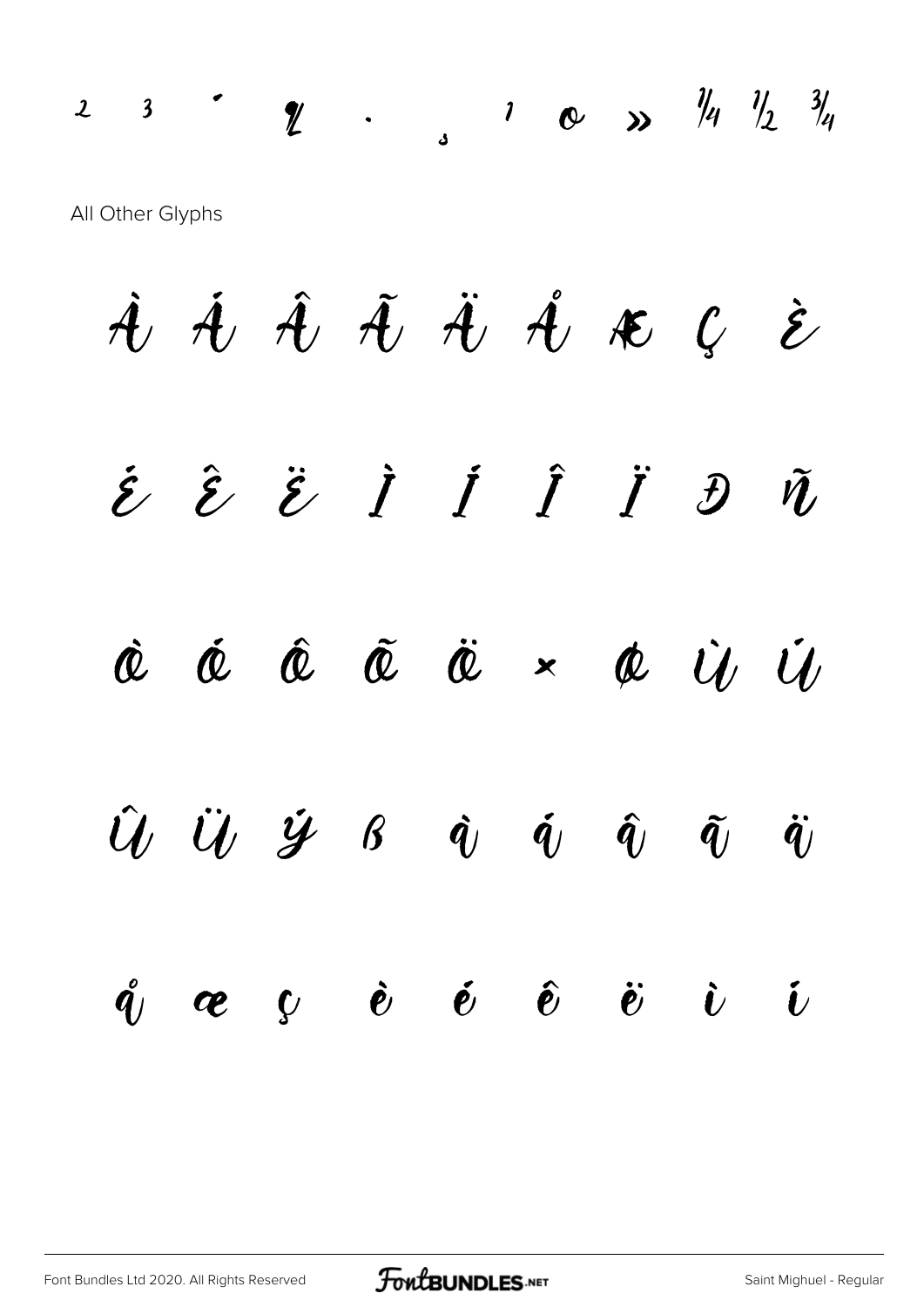$$
\begin{array}{ccccccccccccccc}\n & \hat{v} & \hat{v} & \hat{\alpha} & \hat{\alpha} & \hat{\alpha} & \hat{\alpha} & \hat{\alpha} & \hat{\alpha} & \hat{\alpha} & \hat{\alpha} \\
& \phi & \hat{v} & \hat{u} & \hat{u} & \hat{u} & \hat{y} & \hat{y} & \hat{d} & \hat{u} \\
& \check{d} & \check{d} & \check{d} & \check{q} & \check{q} & \check{q} & \check{q} & \check{q} & \check{q} & \check{q} & \check{q} \\
& \check{e} & \check{e} & \check{d} & \check{e} & \check{e} & \check{e} & \check{e} & \check{e} & \check{e} & \check{e} & \check{e} & \check{e} \\
& \check{e} & \check{e} & \check{e} & \check{e} & \check{e} & \check{e} & \check{e} & \check{e} & \check{e} & \check{e} & \check{e} & \check{e} & \check{e} \\
& \check{f} & \check{f} & \check{f} & \check{f} & \check{f} & \check{f} & \check{f} & \check{f} & \check{f} & \check{f} & \check{f} & \check{f} & \check{f} & \check{f} & \check{f} & \check{f} & \check{f} & \check{f} & \check{f} & \check{f} & \check{f} & \check{f} & \check{f} & \check{f} & \check{f} & \check{f} & \check{f} & \check{f} & \check{f} & \check{f} & \check{f} & \check{f} & \check{f} & \check{f} & \check{f} & \check{f} & \check{f} & \check{f} & \check{f} & \check{f} & \check{f} & \check{f} & \check{f} & \check{f} & \check{f} & \check{f} & \check{f} & \check{f} & \check{f} & \check{f} & \check{f} & \check{f} & \check{f} & \check{f} & \check{f} & \check{f} & \check{f} & \check{f} & \check{f} & \check{f} & \check{f} & \check{f} & \check{f} & \check{f} & \check{f} & \check{f} & \check{f} & \check{f} & \check{f} & \check
$$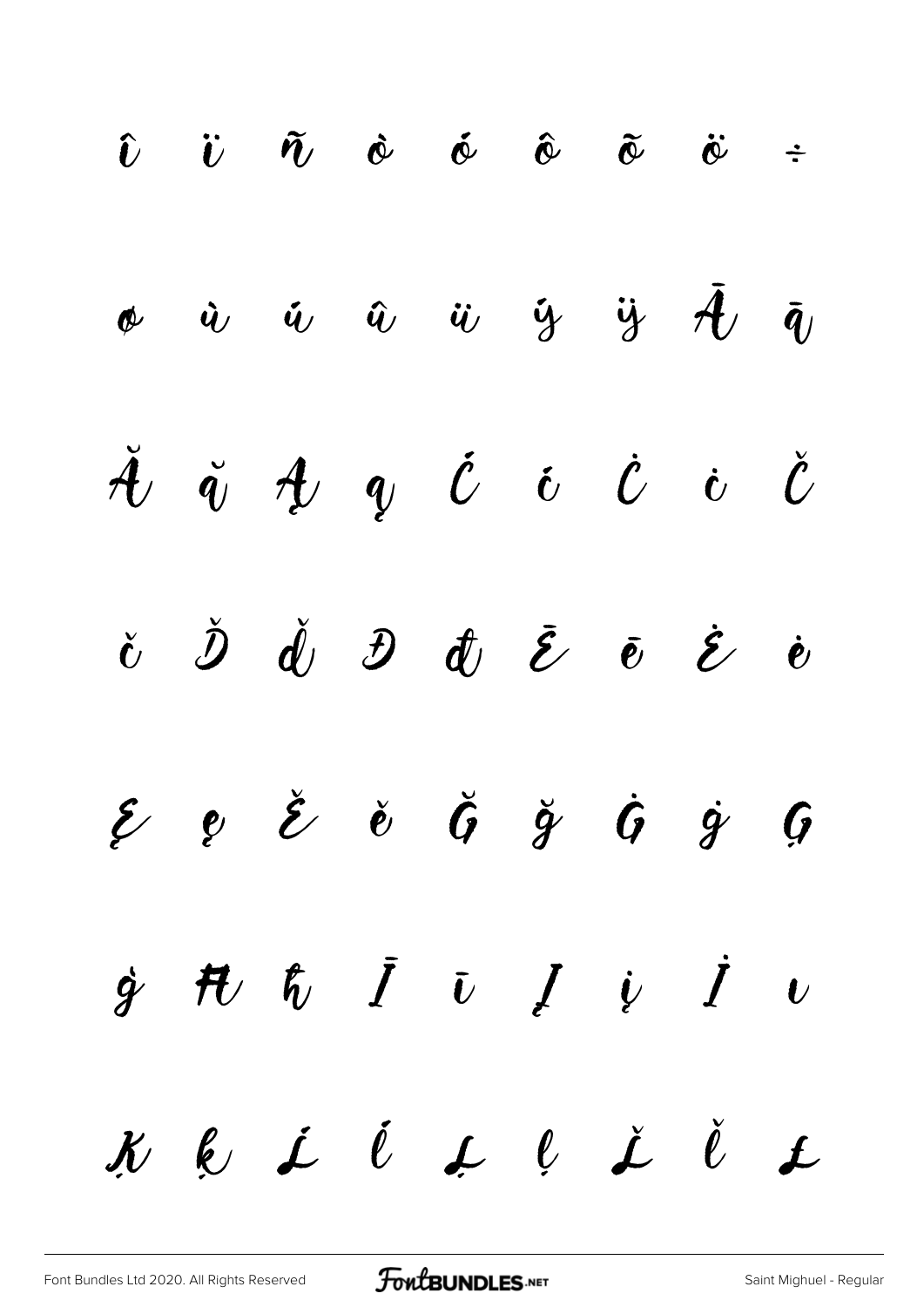|  |  | $\ell$ $\dot{n}$ $\dot{n}$ $\dot{n}$ $\dot{n}$ $\dot{n}$ $\dot{\bar{\alpha}}$ $\dot{\bar{\alpha}}$                                                                      |  |  |
|--|--|-------------------------------------------------------------------------------------------------------------------------------------------------------------------------|--|--|
|  |  | $\check{\mathfrak{C}}$ $\tilde{\mathfrak{C}}$ $\mathfrak{C}$ $\mathfrak{C}$ $\check{\mathfrak{R}}$ $\check{\mathfrak{C}}$ $\check{\mathfrak{R}}$ $\check{\mathfrak{R}}$ |  |  |
|  |  | $\dot{v}$ $\dot{s}$ $\dot{s}$ $\dot{s}$ $\dot{s}$ $\dot{s}$ $\dot{y}$ $\dot{y}$                                                                                         |  |  |
|  |  | $\check{\mathcal{T}}$ $\check{t}$ $\mathcal{T}$ $\mathcal{U}$ $\check{u}$ $\mathcal{U}$ $\mathcal{U}$ $\mathcal{U}$                                                     |  |  |
|  |  | $\ddot{u}$ $\dot{y}$ $\dot{w}$ $\dot{w}$ $\dot{y}$ $\ddot{y}$ $\ddot{y}$ $\ddot{z}$                                                                                     |  |  |
|  |  | $\frac{1}{2}$ $\frac{1}{2}$ $\frac{1}{2}$ $\frac{1}{2}$ $\frac{1}{2}$ $\frac{1}{2}$ $\frac{1}{2}$ $\frac{1}{2}$ $\frac{1}{2}$ $\frac{1}{2}$ $\frac{1}{2}$ $\frac{1}{2}$ |  |  |
|  |  |                                                                                                                                                                         |  |  |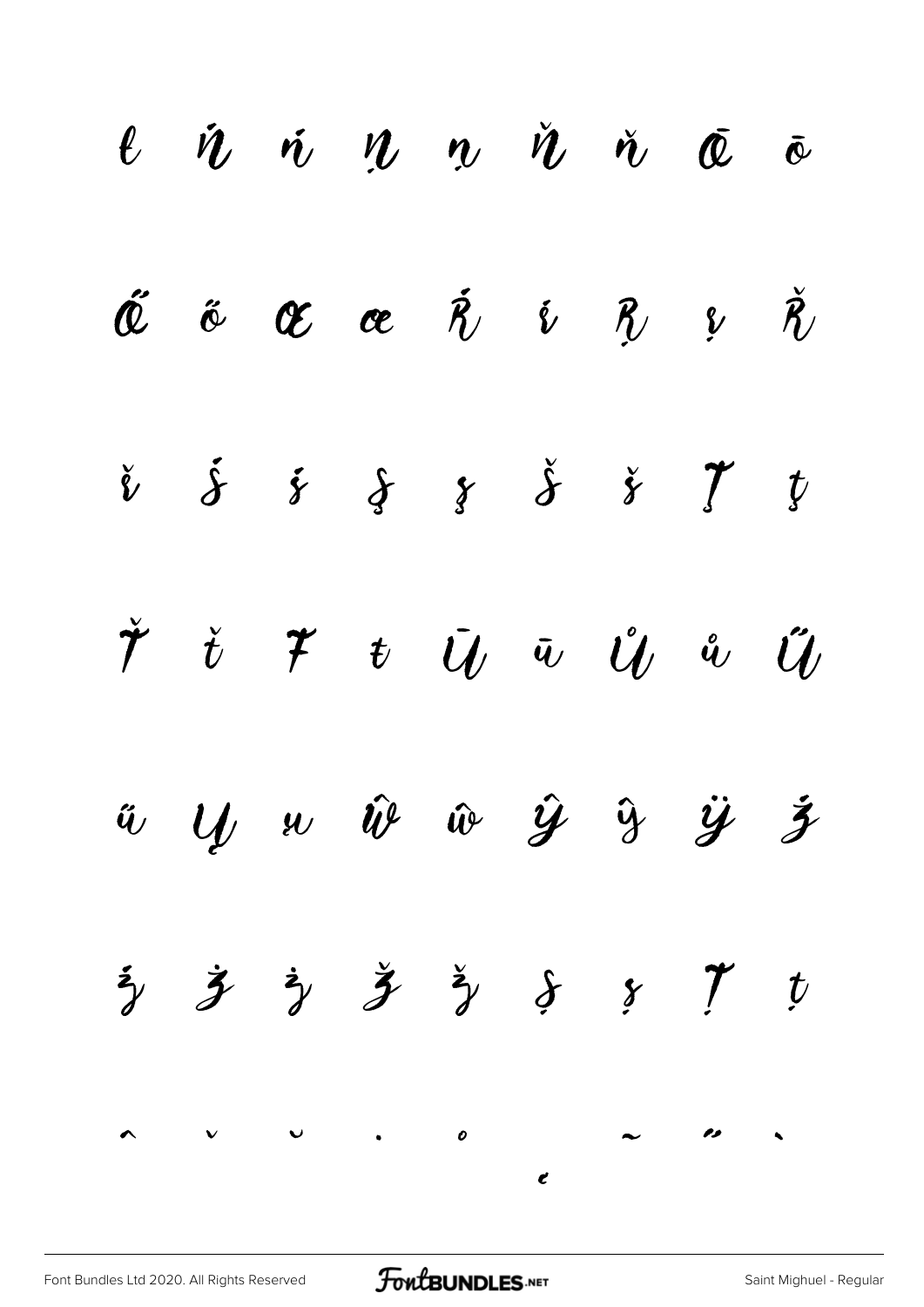